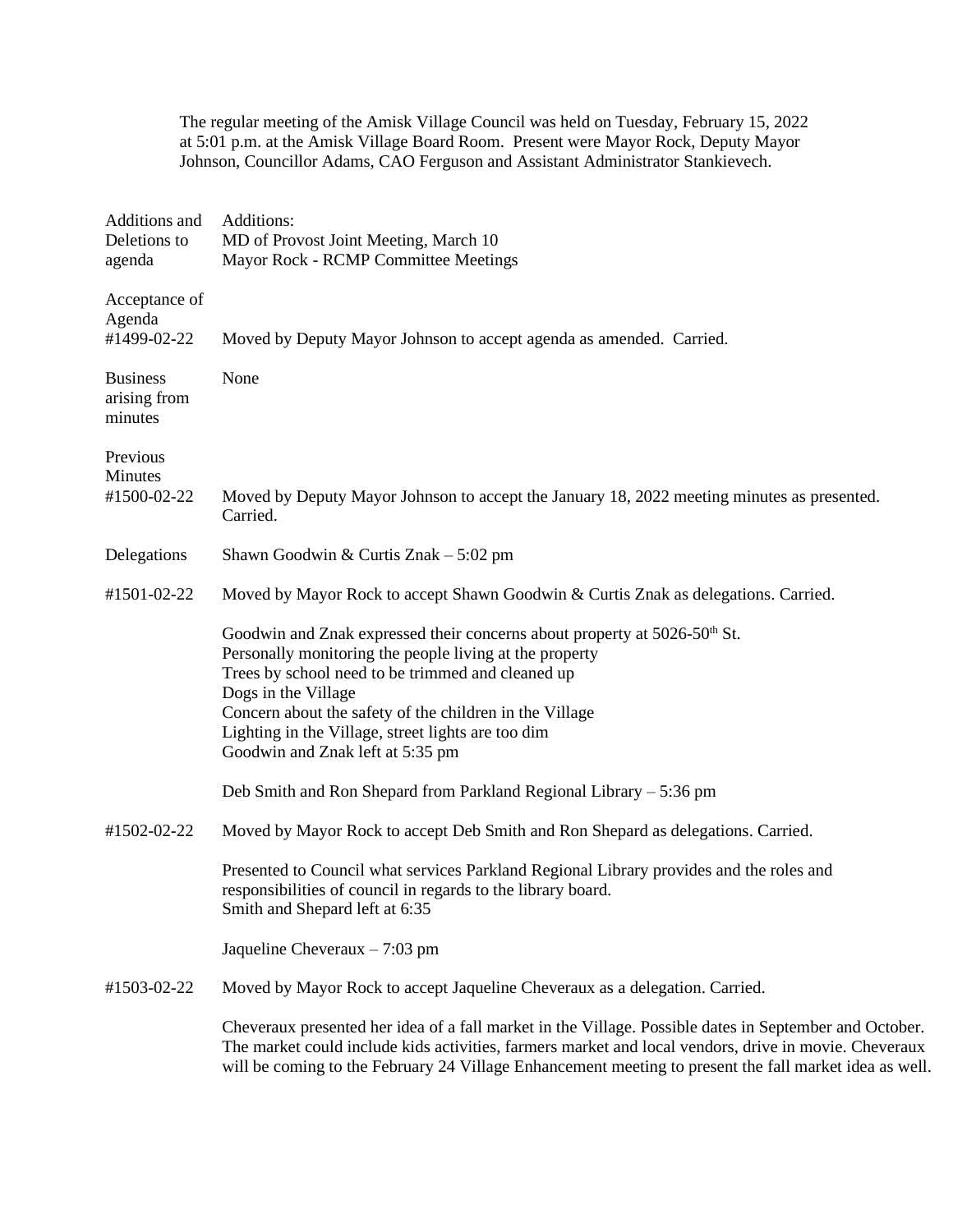| <b>Business</b>      | Council was advised of the proper way to communicate with the MD of Provost in regards to<br>committee meeting scheduling.                                                                           |
|----------------------|------------------------------------------------------------------------------------------------------------------------------------------------------------------------------------------------------|
|                      | Discussion regarding the Unsightly Bylaw and the amendments that should be made to it.                                                                                                               |
| #1504-02-22          | Moved by Councillor Adams to accept the first reading of the 2022 Utility Bylaw #397-22 as<br>presented. Carried.                                                                                    |
| #1505-02-22          | Moved by Deputy Mayor Johnson to accept the second reading of the 2022 Utility Bylaw #397-22 as<br>presented. Carried Unanimously.                                                                   |
| #1506-02-22          | Moved by Mayor Rock to accept the third and final reading of the 2022 Utility Bylaw #397-22 as<br>presented. Carried.                                                                                |
|                      | Discussion regarding implementing a RV and Holiday Trailer bylaw.                                                                                                                                    |
| #1507-02-22          | Moved by Mayor Rock to accept the JAG Security 2018 Inc. Contract as presented. Carried.                                                                                                             |
| #1508-02-22          | Moved by Councillor Adams to accept the Utility Safety Partners User Agreement as presented.<br>Carried.                                                                                             |
|                      | Discussion regarding the letter that was sent to the Minister of Justice and Minister of Municipal<br>Affairs on February 2, 2022 regarding concerns the Village of Amisk has with the parole board. |
|                      | Discussion of having a debit machine in the Village Office. It was decided that the fees of having a<br>debit machine are too high to justify its use.                                               |
| #1509-02-22          | Moved by Deputy Mayor Johnson to accept the MSI Amending Agreement as presented. Carried.                                                                                                            |
|                      | Discussion regarding the AEMA Local Officials training that is required by council.                                                                                                                  |
| #1510-02-22          | Moved by Councillor Adams to accept the 2022 West Fire Budget as presented. Carried.                                                                                                                 |
| #1511-02-22          | Moved by Mayor Rock to accept the playground inspection report from Quantum Recreation which<br>was completed on February 10, 2022, as presented. Carried.                                           |
| #1512-02-22          | Moved by Mayor Rock to permanently hire Keith Johnson as the Public Works foreman, effective<br>February 15, 2022. Carried.                                                                          |
| #1513-02-22          | Moved by Deputy Mayor Johnson to send Water Plan Supervisor, Dyck to the AWWOA Conference<br>from March 14 to 18, 2022. Carried.                                                                     |
|                      | Discussion on the AM Leaders Conference 2022.                                                                                                                                                        |
|                      | The MD of Provost will be hosting the 2022 Joint Meeting between The Village of Czar, Hughenden,<br>Amisk and the MD of Provost. Held at the Hughenden Community Hall. All councillors can attend.   |
| Committee<br>Reports | Mayor Rock – RCMP, AHS Provost<br>Deputy Mayor Johnson - EOEP, AG Society, Hillcrest                                                                                                                 |